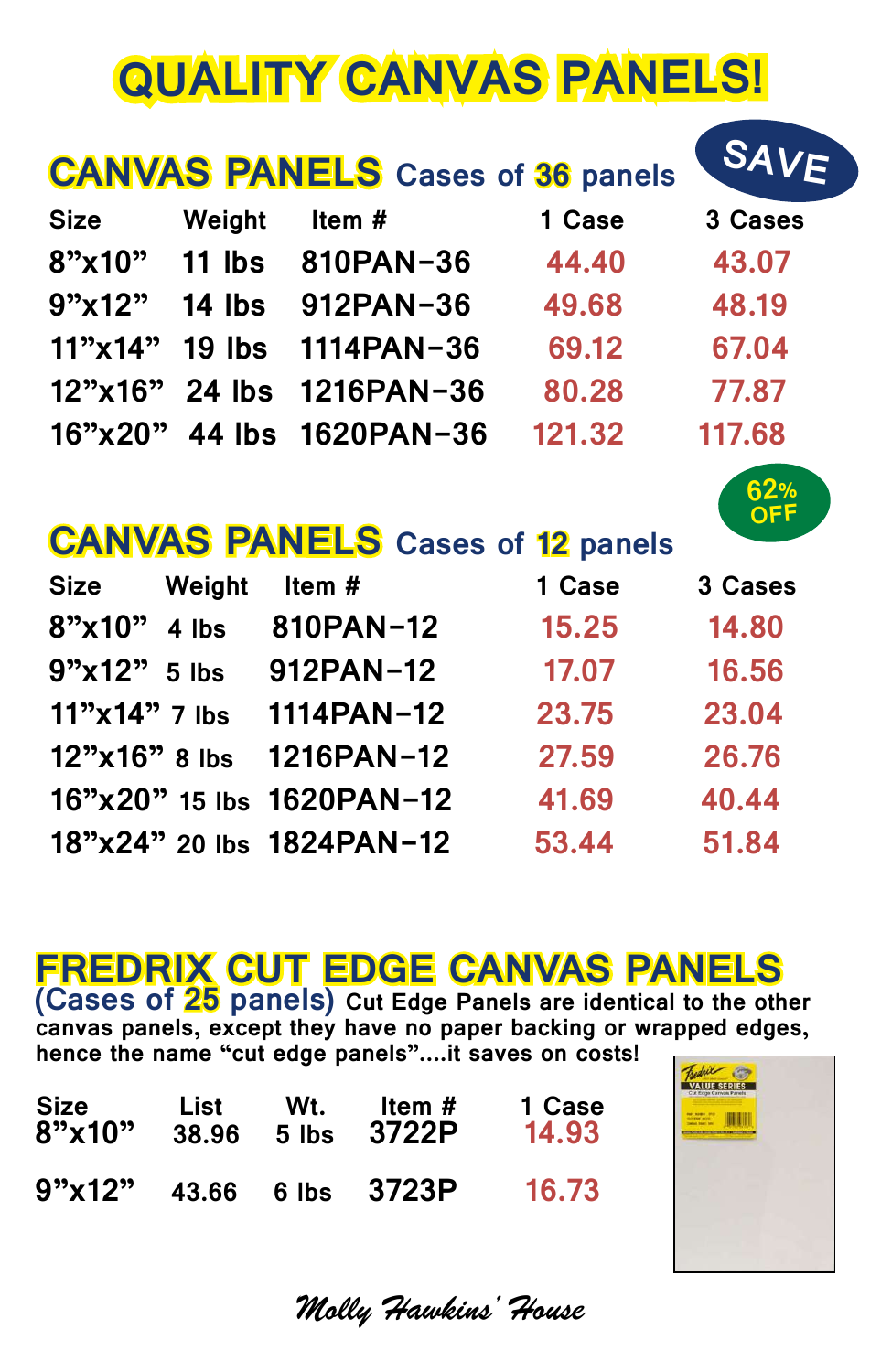|                                                                              |          | <b>ROLL CANVAS</b> (7 oz cotton duck) |              |                                                   |  |  |
|------------------------------------------------------------------------------|----------|---------------------------------------|--------------|---------------------------------------------------|--|--|
| <b>Size</b>                                                                  | Weight   | Item#                                 | 1 Roll       | 4 RIs                                             |  |  |
| <b>Raw Cotton Roll-Tara/Fredrix:</b>                                         |          |                                       |              |                                                   |  |  |
| 53"x6 yds∗                                                                   | 8 lbs    | <b>F568</b>                           | 48.55        | 46.12                                             |  |  |
|                                                                              |          |                                       |              |                                                   |  |  |
| Primed -Tara/Fredrix:                                                        |          |                                       |              |                                                   |  |  |
| 60"x6 yds 8 lbs                                                              |          | <b>F574</b>                           | 79.75        | 75.76                                             |  |  |
| 56"x12 yds 10 lbs                                                            |          | <b>F583</b>                           |              | 124.83 118.59                                     |  |  |
|                                                                              |          |                                       |              |                                                   |  |  |
| <b>Unprimed One Side, Primed One Side from Sargent Art</b>                   |          |                                       |              |                                                   |  |  |
| $60"x6$ yds                                                                  | 8 lbs    | $90 - 1000$                           | 57.47        | 53.05                                             |  |  |
| 72"x6 yds                                                                    |          | 10 lbs 90-1001                        |              | 63.06<br>68.32                                    |  |  |
|                                                                              |          |                                       |              |                                                   |  |  |
| <b>CLOSE OUT</b>                                                             |          |                                       |              | 63" x 6 yds PRIMED 7 oz Cotton Roll               |  |  |
|                                                                              |          | <b>LYONS</b>                          | L8522        | 39.95                                             |  |  |
|                                                                              |          |                                       |              |                                                   |  |  |
| <b>STRETCHER STRIPS</b>                                                      |          |                                       |              |                                                   |  |  |
|                                                                              |          |                                       |              |                                                   |  |  |
|                                                                              |          |                                       |              |                                                   |  |  |
|                                                                              |          |                                       |              |                                                   |  |  |
|                                                                              |          |                                       |              |                                                   |  |  |
|                                                                              |          |                                       |              |                                                   |  |  |
|                                                                              |          |                                       |              |                                                   |  |  |
| STRETCHER STRIPS (Cases of 50 strips)<br>Size List Weight Item # 1 cs 3 cs 6 |          |                                       |              | $6$ $cs$                                          |  |  |
| 12"<br>54.59                                                                 | 8 lbs    | F6012B                                | 30.43        | 29.54 28.69                                       |  |  |
| 16"<br>75.19                                                                 | $12$ lbs | <b>F6016B</b>                         |              | 42.13 40.89 39.72                                 |  |  |
| 18"<br>86.00<br>つへり<br>0107                                                  | $13$ lbs | <b>F6018B</b><br><b>CANOND</b>        | <b>51 10</b> | 48.34 46.95 45.61<br><b>10.00</b><br><b>AO EE</b> |  |  |

|             |             |        |                | <u>.</u>       | $\sim$ $\sim$ $\sim$ $\sim$ $\sim$ $\sim$ |          |
|-------------|-------------|--------|----------------|----------------|-------------------------------------------|----------|
| <b>Size</b> | <b>List</b> | Weight | Item #         | $1 \text{ cs}$ | 3 <sub>cs</sub>                           | $6$ $cs$ |
| 12"         | 54.59       | 8 lbs  | <b>F6012B</b>  | 30.43          | 29.54                                     | 28.69    |
| 16"         | 75.19       | 12 lbs | <b>F6016B</b>  | 42.13          | 40.89                                     | 39.72    |
| 18"         | 86.00       | 13 lbs | F6018B         | 48.34          | 46.95                                     | 45.61    |
| 20"         | 91.67       | 15 lbs | F6020B         | 51.49          | 49.99                                     | 48.55    |
| 22"         | 96.82       | 18 lbs | F6022B         | 54.22          | 52.64                                     | 51.12    |
| 24"         | 101.97      | 18 lbs | F6024B         | 56.96          | 55.29                                     | 53.70    |
| <b>28"</b>  | 132.87      | 18 lbs | F6028Bs2549.95 |                | 49.95                                     | 49.95    |
| 36"         | 204.46      | 29 lbs | <b>F6036B</b>  | 114.70         | 111.33 108.15                             |          |
|             |             |        |                |                |                                           |          |

*Molly Hawkins' House*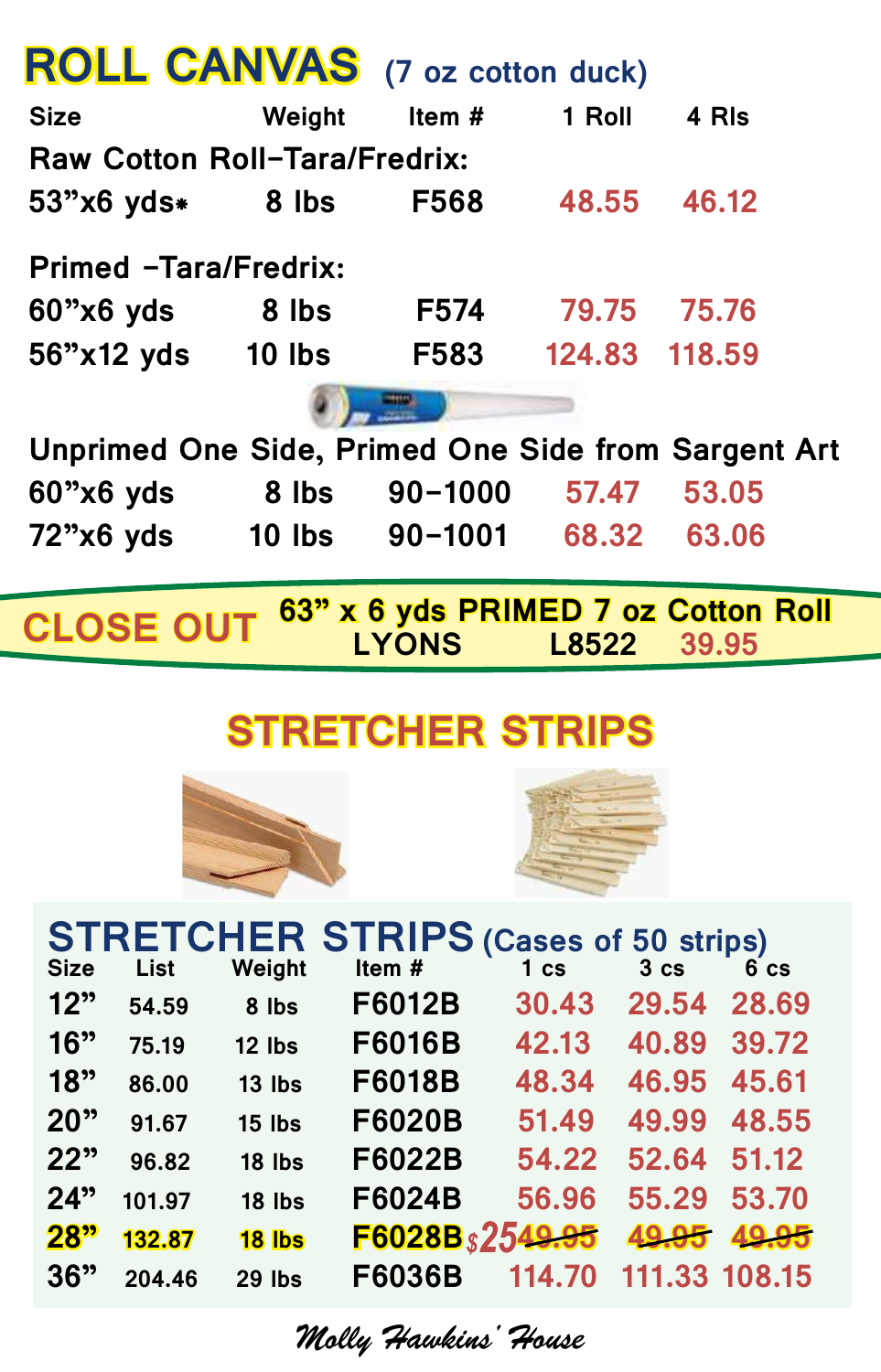### **Stretched Canvas**

| <b>Size</b> | Weight | Item $#$<br><b>STRETCHED CANVAS (Each)</b>  | $\mathbf{1}$ | 6     |
|-------------|--------|---------------------------------------------|--------------|-------|
| 8"x10"      | 1 lbs  | <b>CAN810</b>                               | 2.74         | 2.66  |
| 9"x12"      | 1 lbs  | <b>CAN912</b>                               | 3.43         | 3.33  |
| $11"$ x 14" | 1 lbs  | <b>CAN1114</b>                              | 4.28         | 4.16  |
| 12"x12"     | 1 lbs  | <b>CAN1212</b>                              | 4.47         | 4.12  |
|             |        | <b>STRETCHED CANVAS</b> (Packs of 2 canvas) |              |       |
| 16"x20"     | 3 lbs. | <b>CAN1620</b>                              | 10.81        | 10.49 |
| 18"x24"     | 4 lbs  | CAN1824 13.11                               |              | 12.72 |

*Molly's* **X***traordinary* **Money-Saving Alternative to Stretched Canvas and Canvas Panels...**